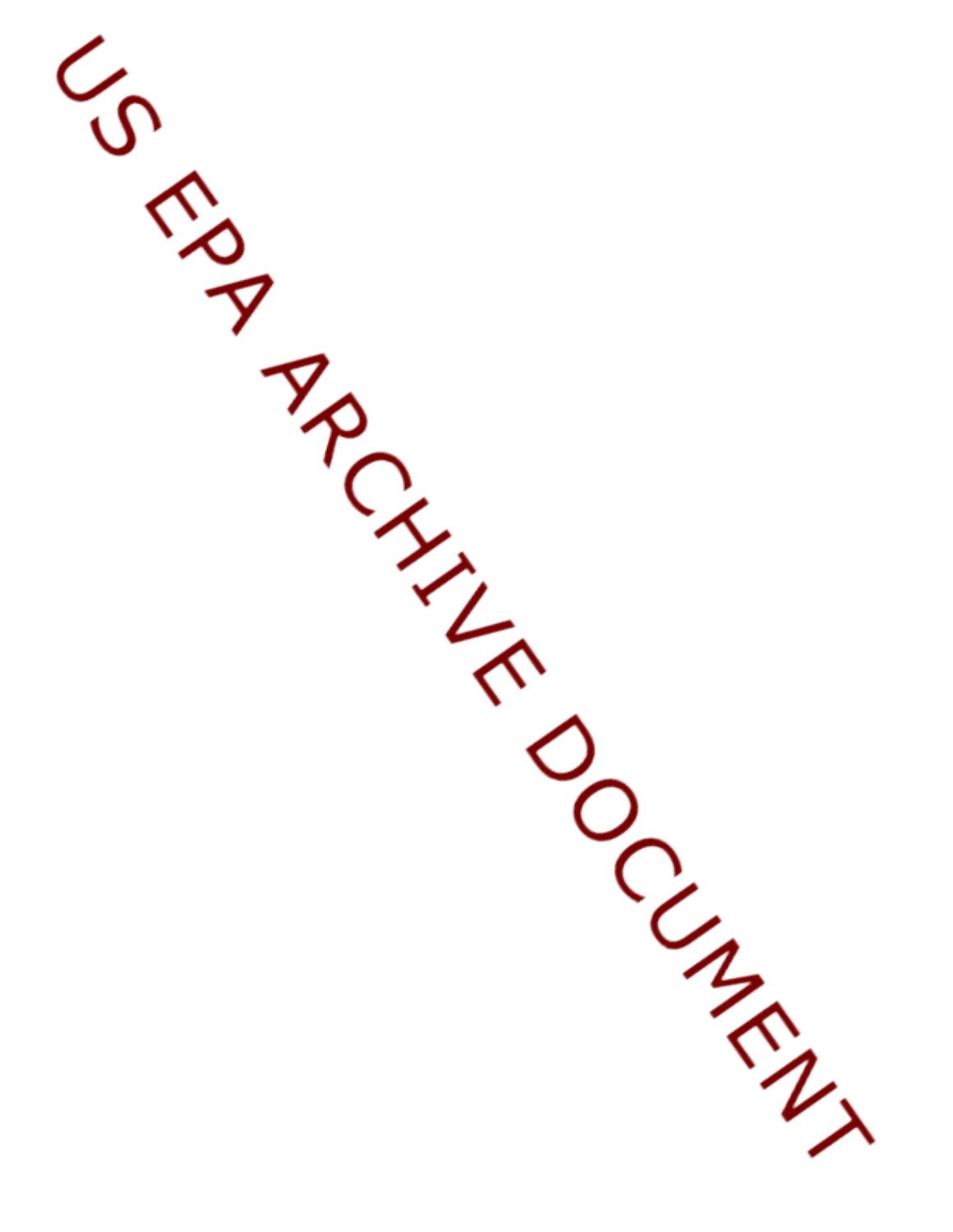# **Hopi Tribe**



For a copy of the Hopi Tribe's 1994 305(b) report, contact:

#### **Phillip Tuwaletstiwa**

The Hopi Tribe Water Resources Program Box 123 Kykotsmobi, AZ 86039 (520) 734-9307

## **Surface Water Quality**

The 2,439-square-mile Hopi Reservation, located in northeastern Arizona, is bounded on all sides by the Navajo Reservation. Surface water on the Hopi Reservation consists primarily of intermittent or ephemeral streams. Only limited data regarding stream quality are available. The limited data indicate that some stream reaches may be deficient in oxygen, although this conclusion has not been verified by repeat monitoring.

In addition to the intermittent and ephemeral washes and streams, surface water on the Hopi Reservation occurs as springs where ground water discharges as seeps along washes or through fractures and joints within sandstone formations. The Hopi Tribe assessed 18 springs in 1992 and 1993. The assessment revealed that several springs had one or more exceedances of nitrate, selenium, total coliform, or fecal coliform. The primary potential sources of surface water contamination on the Hopi Reservation include mining activities outside of the Reservation, livestock grazing, domestic refuse, and wastewater lagoons.

### **Ground Water Quality**

In general, ground water quality on the Hopi Reservation is good. Ground water from the N-aquifer provides drinking water of excellent quality to most of the Hopi villages. The D-aquifer, sandstones of the Mesaverde Group, and alluvium also provide ground water to shallow stock and domestic wells, but the quality of the water from these sources is generally of poorer quality than the water supplied by the N-aquifer.

Mining activities outside of the Reservation are the most significant threat to the N-aquifer. Extensive pumping at the Peabody Coal Company Black Mesa mine may induce leakage of poorer quality D-aquifer water into the N-aquifer. This potential problem is being